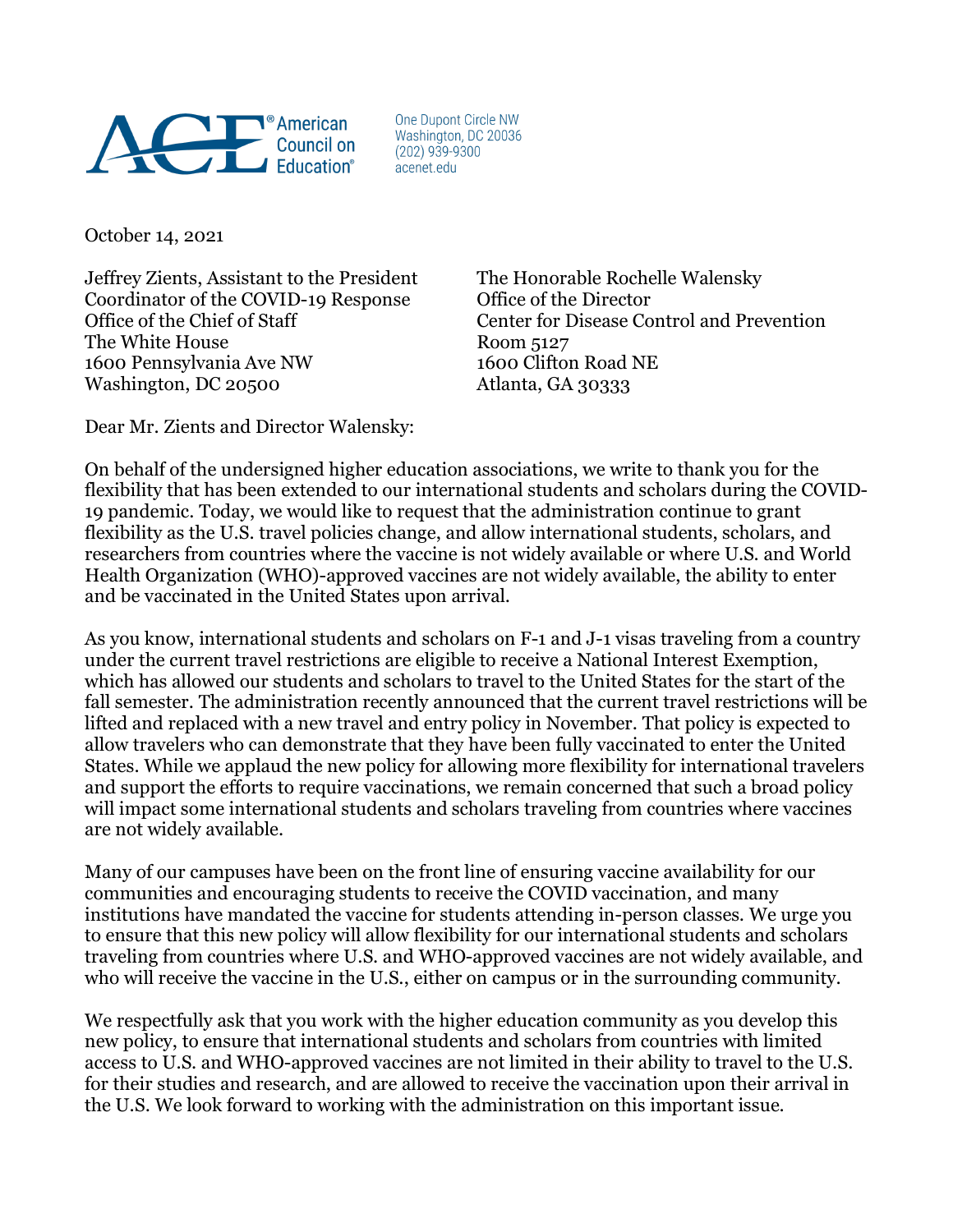Sincerely,

Ted Mitchell President

Cc: Amy Nice, Assistant Director for International S&T Workforce, White House Office of Science and Technology Policy David Plack, Senior Policy Advisor, Bureau of Educational and Cultural Affairs, U.S. Department of State Traci Silas, Acting Executive Director, Office of Academic Engagement, U.S. Department of Homeland Security

On behalf of:

ACPA-College Student Educators International Alliance for International Exchange American Association of Colleges of Nursing American Association of Collegiate Registrars and Admissions Officers American Association of Community Colleges American Association of State Colleges and Universities American Association of Veterinary Medical Colleges American College Health Association American Council on Education American Dental Education Association APPA, "Leadership in Educational Facilities" Association of American Colleges and Universities Association of American Medical Colleges Association of American Universities Association of Catholic Colleges and Universities Association of Governing Boards of Universities and Colleges Association of International Education Administrators Association of Jesuit Colleges and Universities Association of Public and Land-grant Universities Association of Research Libraries Coalition of Urban and Metropolitan Universities (CUMU) College and University Professional Association for Human Resources Council for Christian Colleges & Universities Council of Graduate Schools Council on Governmental Relations EDUCAUSE **ETS** Hispanic Association of Colleges and Universities